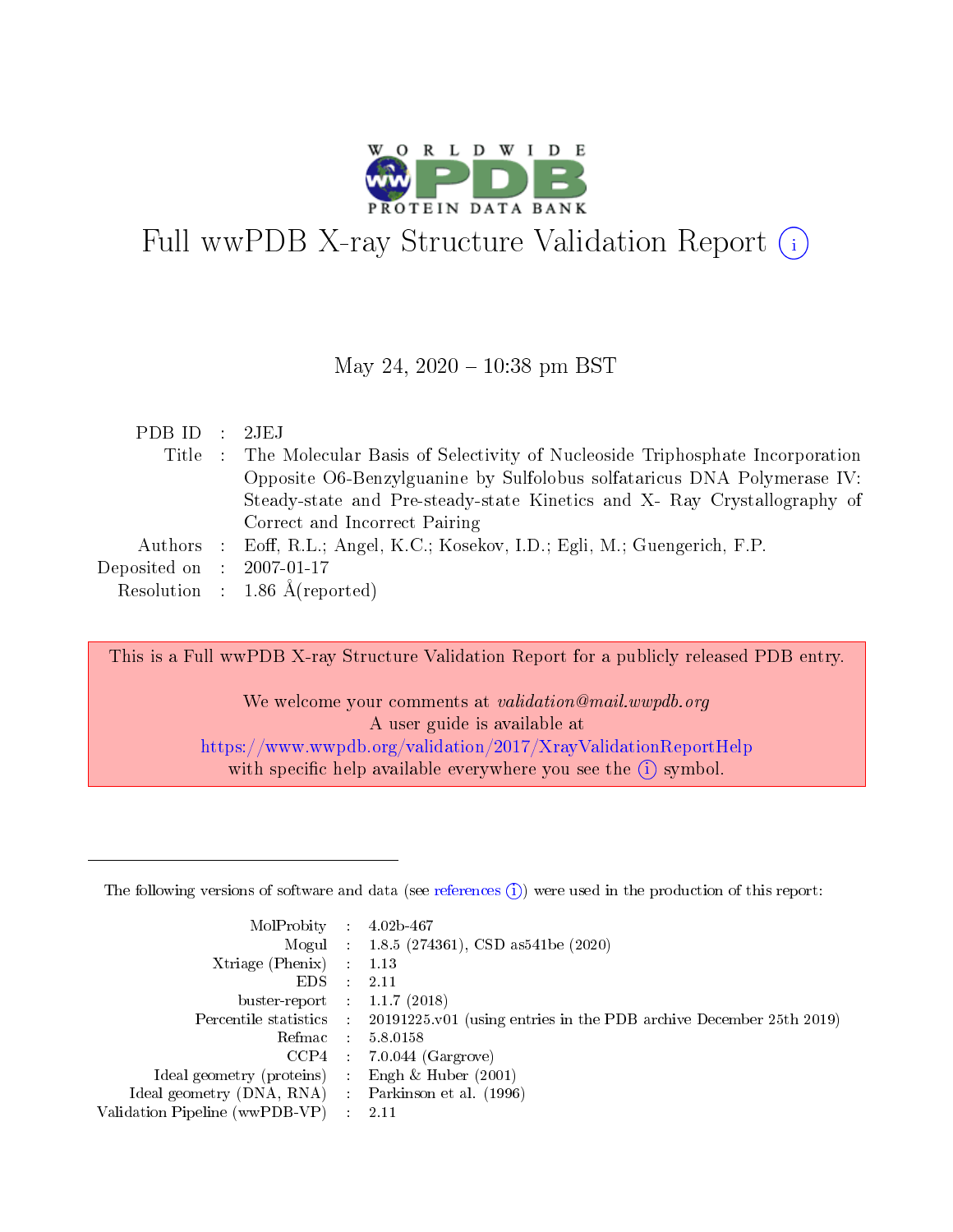# 1 [O](https://www.wwpdb.org/validation/2017/XrayValidationReportHelp#overall_quality)verall quality at a glance  $(i)$

The following experimental techniques were used to determine the structure: X-RAY DIFFRACTION

The reported resolution of this entry is 1.86 Å.

Percentile scores (ranging between 0-100) for global validation metrics of the entry are shown in the following graphic. The table shows the number of entries on which the scores are based.



| Metric                | Whole archive<br>$(\#\mathrm{Entries})$ | Similar resolution<br>$(\#\text{Entries},\, \text{resolution}\; \text{range}(\textup{\AA}))$ |
|-----------------------|-----------------------------------------|----------------------------------------------------------------------------------------------|
| $R_{free}$            | 130704                                  | $2469$ $(1.86-1.86)$                                                                         |
| Clashscore            | 141614                                  | $2625(1.86-1.86)$                                                                            |
| Ramachandran outliers | 138981                                  | $2592(1.86-1.86)$                                                                            |
| Sidechain outliers    | 138945                                  | $2592(1.86-1.86)$                                                                            |
| RSRZ outliers         | 127900                                  | $2436(1.86-1.86)$                                                                            |

The table below summarises the geometric issues observed across the polymeric chains and their fit to the electron density. The red, orange, yellow and green segments on the lower bar indicate the fraction of residues that contain outliers for  $>=3, 2, 1$  and 0 types of geometric quality criteria respectively. A grey segment represents the fraction of residues that are not modelled. The numeric value for each fraction is indicated below the corresponding segment, with a dot representing fractions  $\epsilon=5\%$  The upper red bar (where present) indicates the fraction of residues that have poor fit to the electron density. The numeric value is given above the bar.

| Mol |   | $\mid$ Chain $\mid$ Length | Quality of chain |     |     |                              |
|-----|---|----------------------------|------------------|-----|-----|------------------------------|
|     | O | 358                        | 2%<br>73%        |     | 21% | $\bullet\qquad\bullet\qquad$ |
|     |   | 15                         | 47%              | 53% |     |                              |
|     | ┯ | 18                         | 6%<br>72%        |     | 22% | 6%                           |

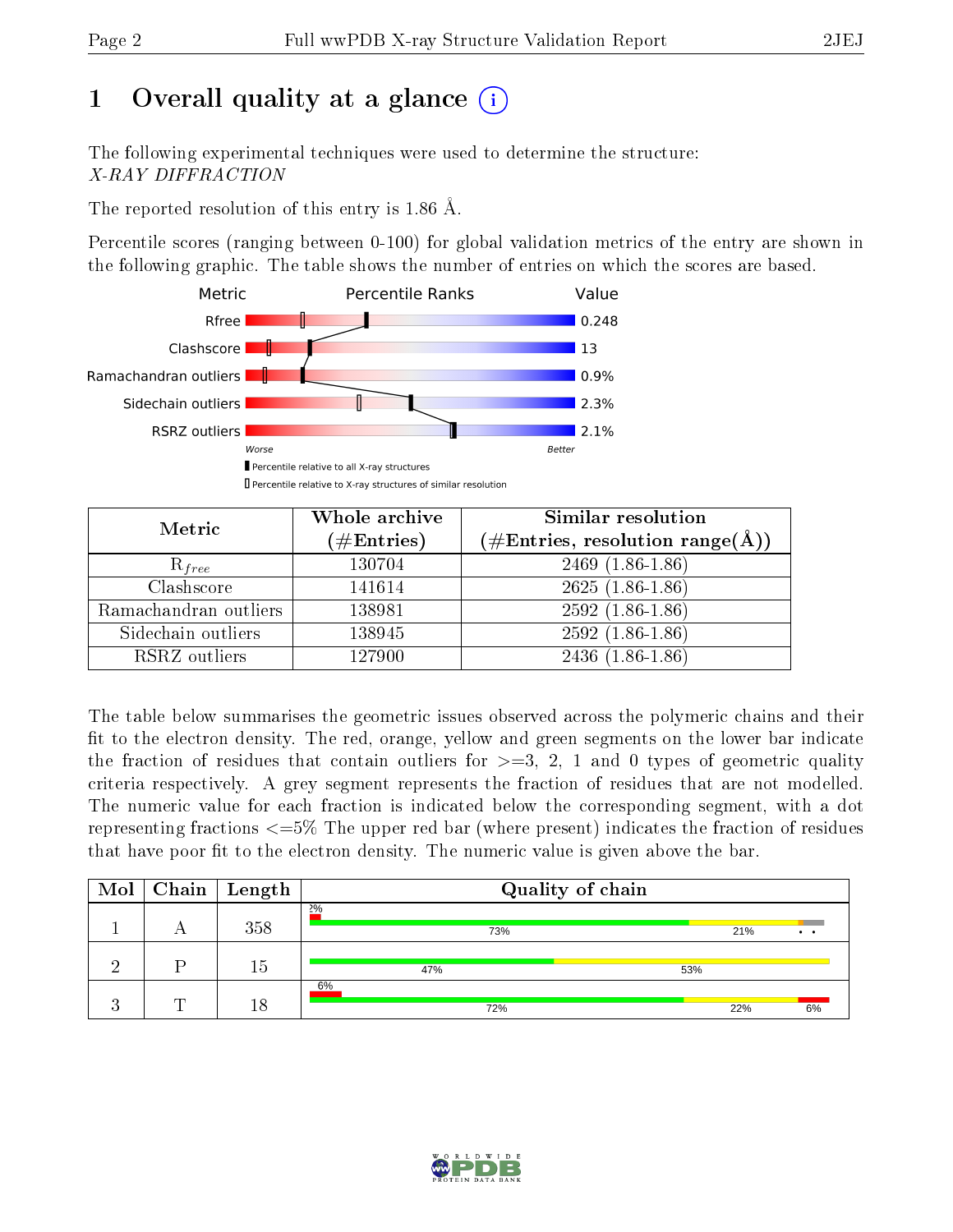# 2 Entry composition  $\left( \cdot \right)$

There are 6 unique types of molecules in this entry. The entry contains 3641 atoms, of which 0 are hydrogens and 0 are deuteriums.

In the tables below, the ZeroOcc column contains the number of atoms modelled with zero occupancy, the AltConf column contains the number of residues with at least one atom in alternate conformation and the Trace column contains the number of residues modelled with at most 2 atoms.

• Molecule 1 is a protein called DNA POLYMERASE IV.

| Mol | Chain | Residues |                          |     | Atoms |     | $\text{ZeroOcc} \mid \text{AltConf} \mid \text{Trace}$ |  |
|-----|-------|----------|--------------------------|-----|-------|-----|--------------------------------------------------------|--|
|     |       | 342      | <b>Total</b><br>$2755\,$ | 766 | - 477 | 505 |                                                        |  |

 Molecule 2 is a DNA chain called 5'-D(\*GP\*GP\*GP\*GP\*GP\*AP\*AP\*GP\*GP\*AP  $*TP*TP*CP*CP*G$ .3'.

| Mol | $\text{Chain}$ | $\vert$ Residues |     |                      | $\rm{Atoms}$ |      | ZeroOcc   AltConf   Trace |  |
|-----|----------------|------------------|-----|----------------------|--------------|------|---------------------------|--|
|     |                | 15               | 314 | $\mathbf{C}$<br>148- | - 65         | . 87 |                           |  |

 Molecule 3 is a DNA chain called 5'-D(\*TP\*CP\*AP\*C BZGP\*GP\*AP\*AP\*TP\*CP\*CP \*  $TP^*TP^*CP^*CP^*CP^*CP^*C$ .3'.

| Mol | Chain   Residues |                  |     | $\rm{Atoms}$ |     | $\text{ZeroOcc}$   AltConf   Trace |  |
|-----|------------------|------------------|-----|--------------|-----|------------------------------------|--|
|     | 18               | Total<br>$362\,$ | 178 | 60 -         | 107 |                                    |  |

Molecule 4 is CALCIUM ION (three-letter code: CA) (formula: Ca).

|  | Mol   Chain   Residues | Atoms    | $ZeroOcc \   \ AltConf \  $ |
|--|------------------------|----------|-----------------------------|
|  |                        | Total Ca |                             |
|  |                        | Total Ca |                             |

 Molecule 5 is 2'-DEOXYGUANOSINE-5'-TRIPHOSPHATE (three-letter code: DGT) (formula:  $C_{10}H_{16}N_5O_{13}P_3$ ).

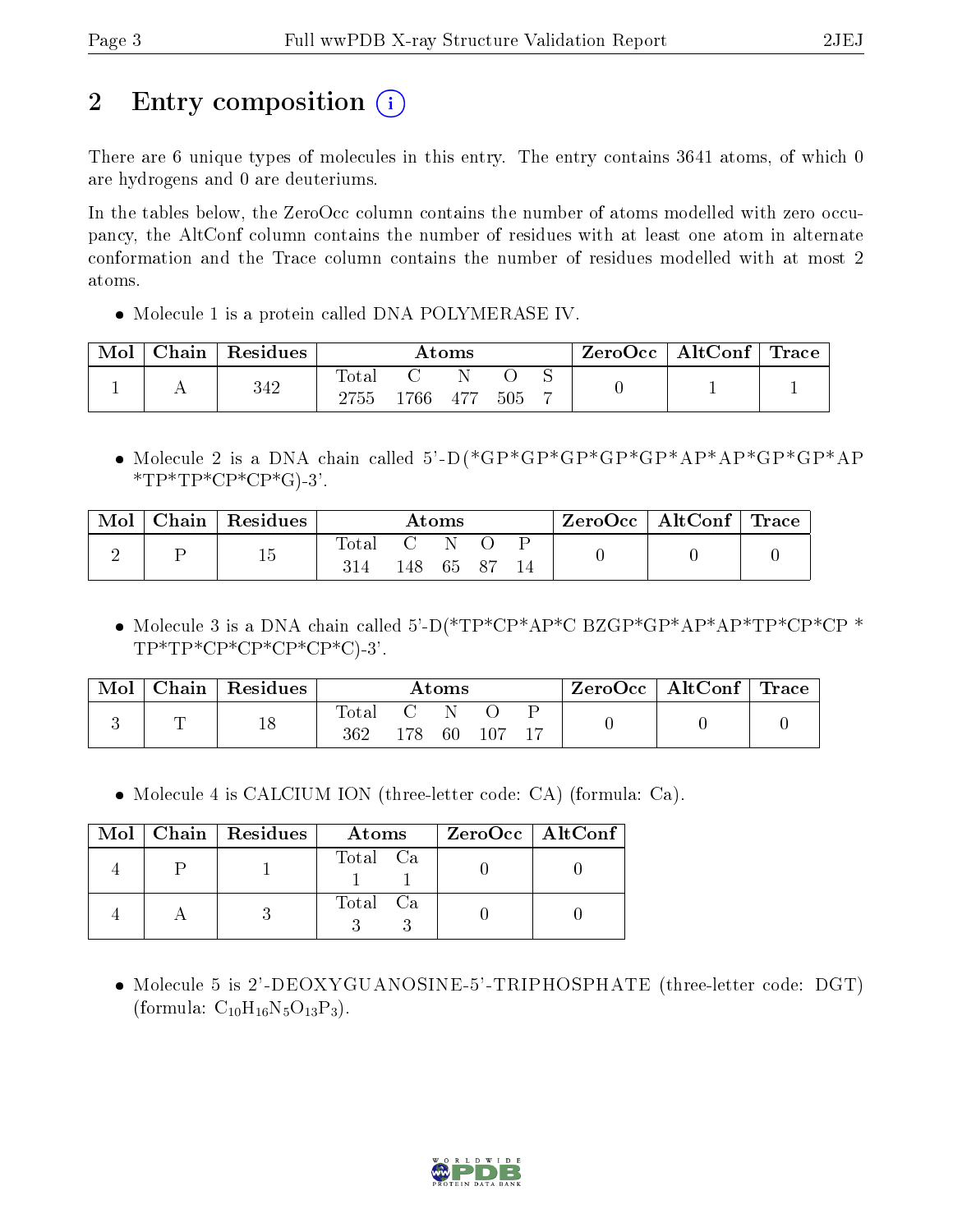

|  | Chain   Residues | Atoms       |  |      | $ZeroOcc \mid AltConf \mid$ |  |  |
|--|------------------|-------------|--|------|-----------------------------|--|--|
|  |                  | Total C N O |  | $-5$ |                             |  |  |

 $\bullet\,$  Molecule 6 is water.

|    | $Mol$   Chain   Residues | Atoms                     | $ZeroOcc \mid AltConf \mid$ |
|----|--------------------------|---------------------------|-----------------------------|
|    | 134                      | Total O<br>134<br>134     |                             |
|    | 21                       | Total O<br>21<br>21       |                             |
| T. | 20                       | Total<br>- ()<br>20<br>20 |                             |

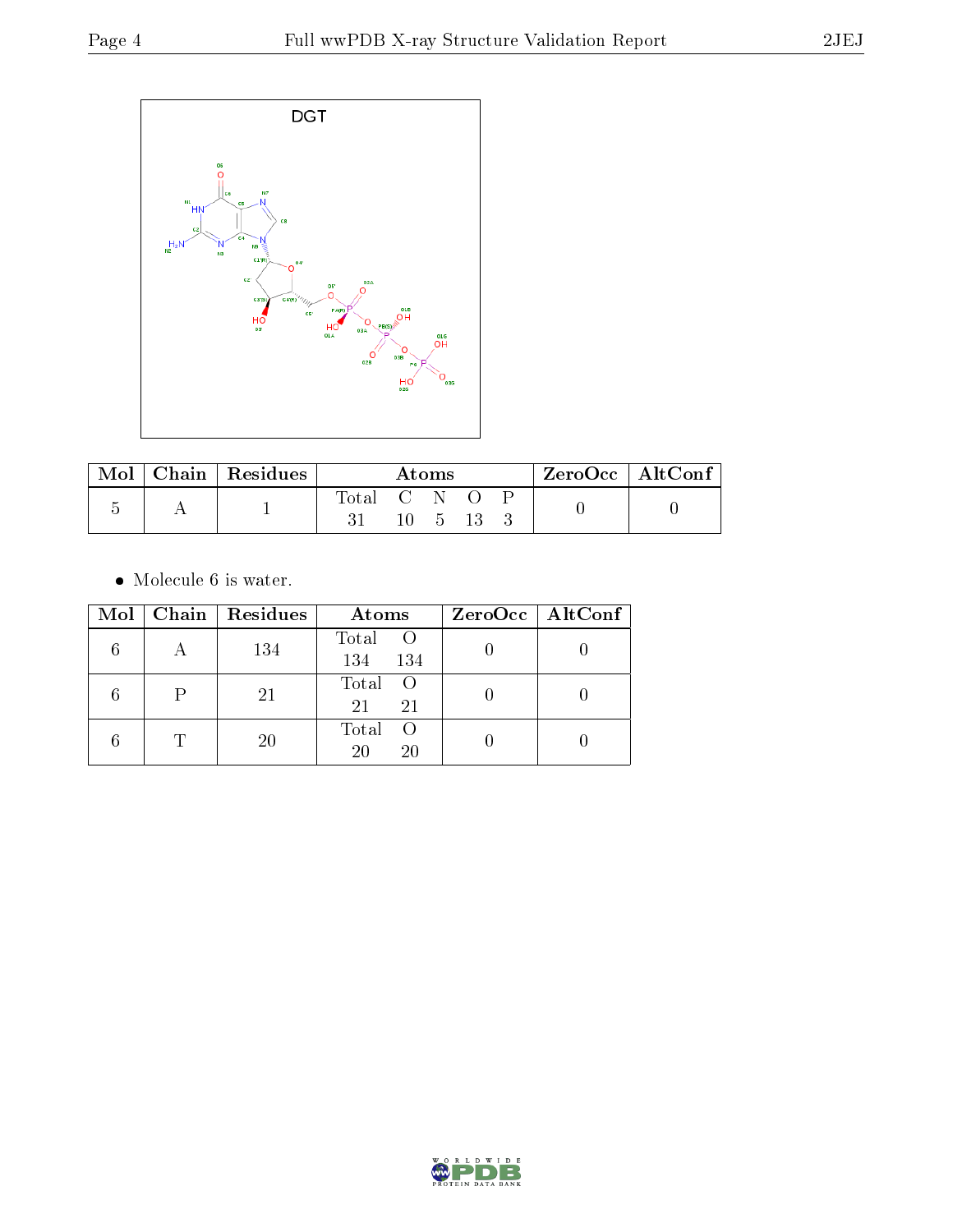# 3 Residue-property plots  $(i)$

These plots are drawn for all protein, RNA and DNA chains in the entry. The first graphic for a chain summarises the proportions of the various outlier classes displayed in the second graphic. The second graphic shows the sequence view annotated by issues in geometry and electron density. Residues are color-coded according to the number of geometric quality criteria for which they contain at least one outlier: green  $= 0$ , yellow  $= 1$ , orange  $= 2$  and red  $= 3$  or more. A red dot above a residue indicates a poor fit to the electron density (RSRZ  $> 2$ ). Stretches of 2 or more consecutive residues without any outlier are shown as a green connector. Residues present in the sample, but not in the model, are shown in grey.



• Molecule 1: DNA POLYMERASE IV



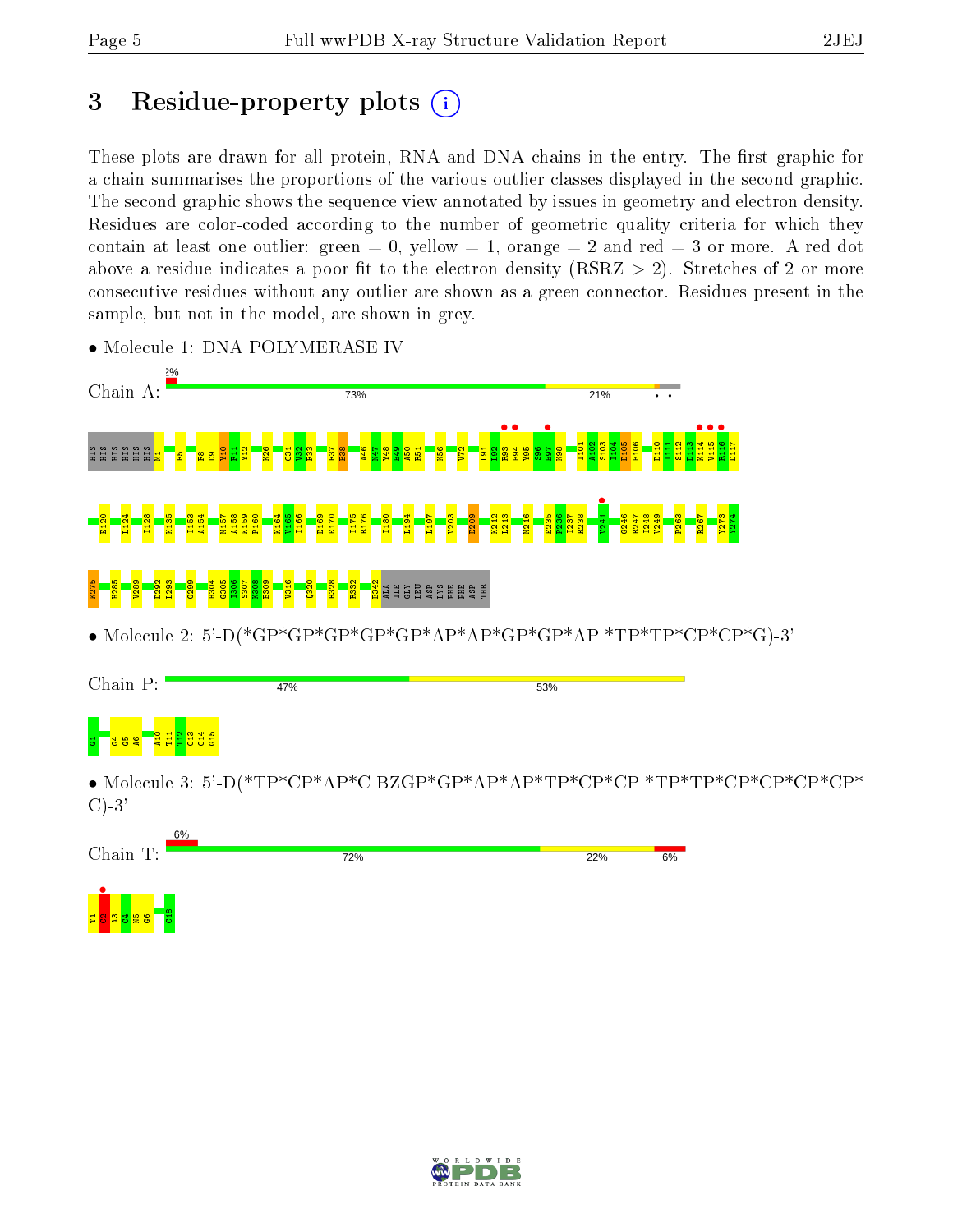# 4 Data and refinement statistics  $(i)$

| Property                                                             | Value                                                    | Source     |
|----------------------------------------------------------------------|----------------------------------------------------------|------------|
| Space group                                                          | P 21 21 2                                                | Depositor  |
| Cell constants                                                       | $103.86\text{\AA}$ 52.74Å<br>$95.22\text{\AA}$           | Depositor  |
| a, b, c, $\alpha$ , $\beta$ , $\gamma$                               | $90.00^{\circ}$ $90.00^{\circ}$<br>$90.00^{\circ}$       |            |
| Resolution $(A)$                                                     | $47.03 - 1.86$                                           | Depositor  |
|                                                                      | 47.02<br>$-1.86$                                         | <b>EDS</b> |
| % Data completeness                                                  | $98.5(47.03-1.86)$                                       | Depositor  |
| (in resolution range)                                                | 98.6 (47.02-1.86)                                        | <b>EDS</b> |
| $R_{merge}$                                                          | 0.07                                                     | Depositor  |
| $\mathbf{R}_{sym}$                                                   | (Not available)                                          | Depositor  |
| $\sqrt{I/\sigma}(I) > 1$                                             | 1.46 (at $1.86\text{\AA}$ )                              | Xtriage    |
| Refinement program                                                   | $\overline{\text{C}}$ NS 1.1                             | Depositor  |
| $R, R_{free}$                                                        | $0.238$ , $0.265$                                        | Depositor  |
|                                                                      | $0.229$ ,<br>0.248                                       | DCC        |
| $R_{free}$ test set                                                  | 2209 reflections $(5.01\%)$                              | wwPDB-VP   |
| Wilson B-factor $(A^2)$                                              | 33.3                                                     | Xtriage    |
| Anisotropy                                                           | 0.230                                                    | Xtriage    |
| Bulk solvent $k_{sol}(e/\mathring{A}^3)$ , $B_{sol}(\mathring{A}^2)$ | 0.35, 42.4                                               | <b>EDS</b> |
| L-test for twinning <sup>2</sup>                                     | $\langle  L  \rangle = 0.49, \langle L^2 \rangle = 0.33$ | Xtriage    |
| Estimated twinning fraction                                          | No twinning to report.                                   | Xtriage    |
| $F_o, F_c$ correlation                                               | 0.95                                                     | <b>EDS</b> |
| Total number of atoms                                                | 3641                                                     | wwPDB-VP   |
| Average B, all atoms $(A^2)$                                         | 37.0                                                     | wwPDB-VP   |

Xtriage's analysis on translational NCS is as follows: The largest off-origin peak in the Patterson function is  $6.95\%$  of the height of the origin peak. No significant pseudotranslation is detected.

<sup>&</sup>lt;sup>2</sup>Theoretical values of  $\langle |L| \rangle$ ,  $\langle L^2 \rangle$  for acentric reflections are 0.5, 0.333 respectively for untwinned datasets, and 0.375, 0.2 for perfectly twinned datasets.



<span id="page-5-1"></span><span id="page-5-0"></span><sup>1</sup> Intensities estimated from amplitudes.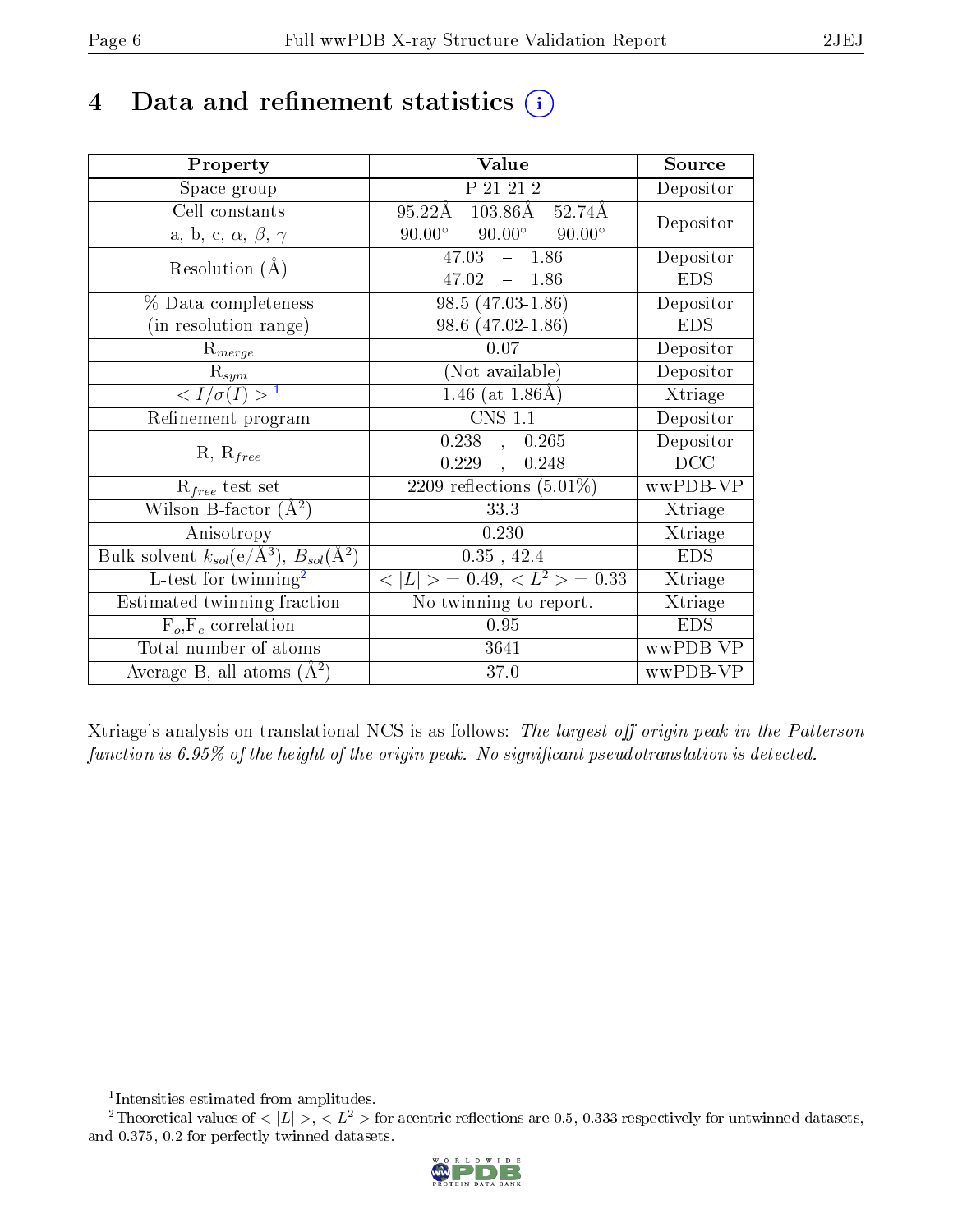# 5 Model quality  $(i)$

# 5.1 Standard geometry  $(i)$

Bond lengths and bond angles in the following residue types are not validated in this section: BZG, CA, DGT

The Z score for a bond length (or angle) is the number of standard deviations the observed value is removed from the expected value. A bond length (or angle) with  $|Z| > 5$  is considered an outlier worth inspection. RMSZ is the root-mean-square of all Z scores of the bond lengths (or angles).

| Mol | Chain |             | Bond lengths | Bond angles |                                   |  |  |
|-----|-------|-------------|--------------|-------------|-----------------------------------|--|--|
|     |       | <b>RMSZ</b> | $\ Z\  > 5$  | RMSZ        | # $ Z >5$                         |  |  |
|     |       | 0.35        | 0/2794       | 0.60        | 0/3752                            |  |  |
| 2   |       | 0.58        | 0/354        | 0.69        | 0/547                             |  |  |
| 3   |       | 0.65        | 0/369        | 1.10        | $2/562$ $(0.4\%)$                 |  |  |
| AĦ  | AII   | 0.42        | /3517        | 0.68        | $^{\prime}4861$<br>2 <sub>1</sub> |  |  |

Chiral center outliers are detected by calculating the chiral volume of a chiral center and verifying if the center is modelled as a planar moiety or with the opposite hand.A planarity outlier is detected by checking planarity of atoms in a peptide group, atoms in a mainchain group or atoms of a sidechain that are expected to be planar.

|  | $\lceil \, \text{Mol} \, \rceil$ Chain $\mid \# \text{Chirality outliers} \mid \# \text{Planarity outliers} \mid$ |
|--|-------------------------------------------------------------------------------------------------------------------|
|  |                                                                                                                   |

There are no bond length outliers.

All (2) bond angle outliers are listed below:

| Mol | Chain | $\vert$ Res $\vert$ | $\mathbf{T}_{\mathbf{V}}$ $\mathbf{p}$ | Atoms       |          | Observed $\binom{o}{0}$ | $\text{Ideal}({}^o)$ |
|-----|-------|---------------------|----------------------------------------|-------------|----------|-------------------------|----------------------|
|     |       | -                   |                                        | O4'-C4'-C3' | $-12.56$ | 98.46                   | $106.00\,$           |
|     |       |                     |                                        | C1'-O4'-C4' | $-12.01$ | 98.09                   |                      |

All (2) chirality outliers are listed below:

| $\mid$ Mol $\mid$ Chain $\mid$ Res $\mid$ Type $\mid$ Atom |  |         |
|------------------------------------------------------------|--|---------|
|                                                            |  | C4'.C3' |

There are no planarity outliers.

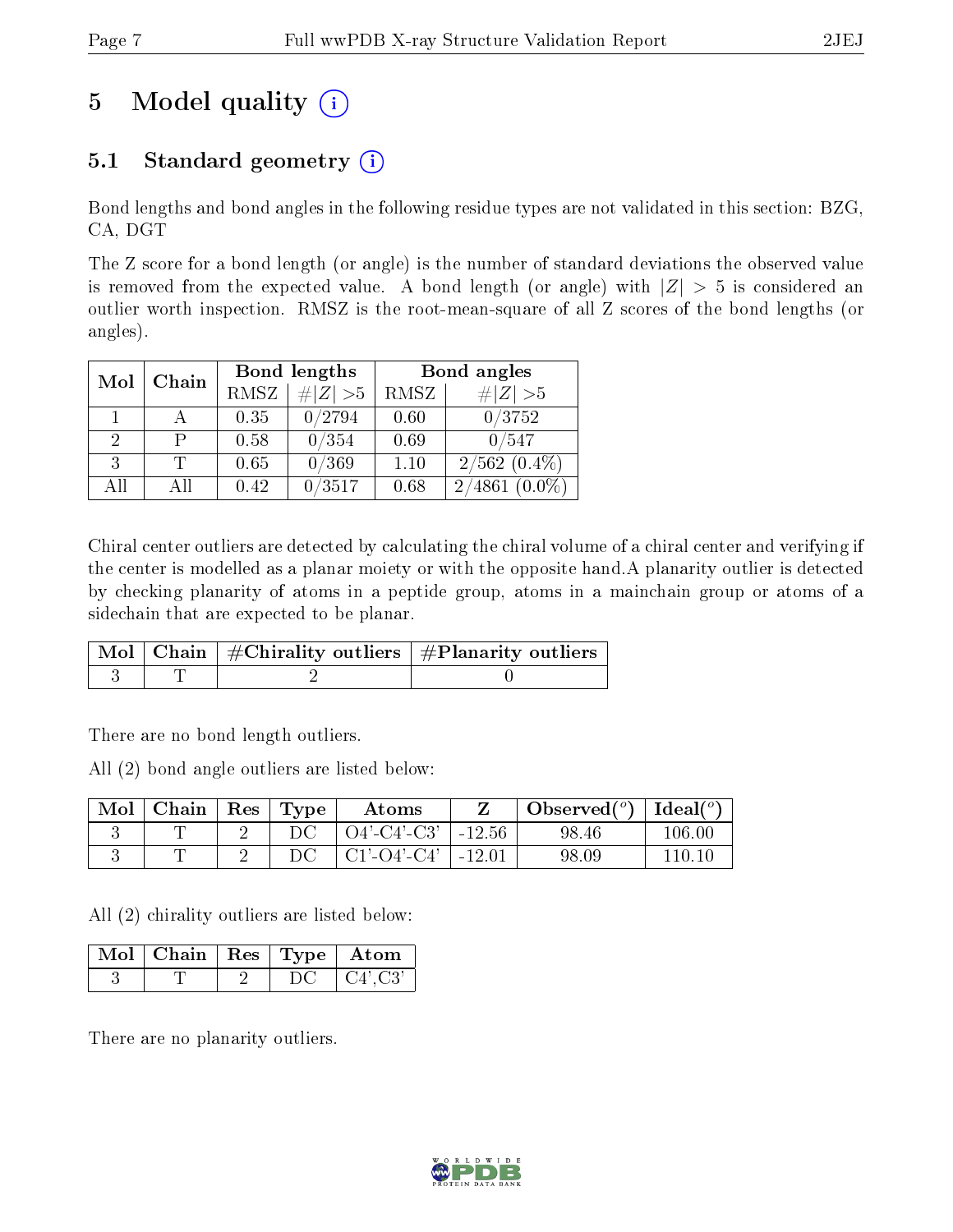### 5.2 Too-close contacts  $(i)$

In the following table, the Non-H and H(model) columns list the number of non-hydrogen atoms and hydrogen atoms in the chain respectively. The H(added) column lists the number of hydrogen atoms added and optimized by MolProbity. The Clashes column lists the number of clashes within the asymmetric unit, whereas Symm-Clashes lists symmetry related clashes.

| Mol |     | Chain   Non-H | H (model) | H(added) | Clashes | $\mathbf{Symm}\text{-}\mathrm{Class}$ |
|-----|-----|---------------|-----------|----------|---------|---------------------------------------|
|     |     | 2755          |           | 2901     | 65      |                                       |
| 2   | P   | 314           |           | 169      | 14      |                                       |
| 3   | ௱   | 362           |           | 210      | 13      |                                       |
| 4   | Η   | ٠,            |           |          |         |                                       |
|     | P   |               |           |          |         |                                       |
| 5   | А   | 31            |           | 12       | 3       |                                       |
| 6   | А   | 134           |           |          |         |                                       |
| 6   | D   | 21            |           |          |         |                                       |
| 6   | ጥ   | 20            |           |          |         |                                       |
|     | Αll | 3641          |           | 3292     | 86      |                                       |

The all-atom clashscore is defined as the number of clashes found per 1000 atoms (including hydrogen atoms). The all-atom clashscore for this structure is 13.

All (86) close contacts within the same asymmetric unit are listed below, sorted by their clash magnitude.

| Atom-1                       | Atom-2               | Interatomic    | Clash         |
|------------------------------|----------------------|----------------|---------------|
|                              |                      | distance $(A)$ | overlap $(A)$ |
| 2:P:4:DG:H2"                 | 2:P:5:DG:H5"         | 1.49           | 0.92          |
| 2:P:10:DA:H2"                | 2:P:11:DT:H5'        | 1.55           | 0.89          |
| 2:P:4:DG:C2'                 | 2:P:5:DG:H5"         | 2.04           | 0.87          |
| 3:T:1:DT:H4'                 | 3:T:2:D C:OP2        | 1.75           | 0.83          |
| 3:T:1:DT:H2"                 | 3:T:3:DA:H5"         | 1.60           | 0.82          |
| 1: A: 157: MET: HE3          | 1: A: 164: LYS: HD3  | 1.62           | 0.79          |
| 1:A:115:VAL:HG13             | 1:A:120:GLU:HB2      | 1.64           | 0.78          |
| 1: A:275:LYS:HE3             | 1: A:275:LYS:HA      | 1.64           | 0.77          |
| 2:P:10:DA:H2"                | 2:P:11:DT:C5'        | 2.18           | 0.74          |
| 1:A:175:ILE:O                | 1:A:203:VAL:HG23     | 1.88           | 0.73          |
| 2:P:4:DG:C3'                 | 2:P:5:DG:H5"         | 2.19           | 0.72          |
| 1:A:154:ALA:HA               | 1: A:157: MET:HE2    | 1.74           | 0.70          |
| $1:A:176:ARG:H\overline{G2}$ | 1: A:203: VAL:HG21   | 1.74           | 0.69          |
| 1:A:289:VAL:HB               | 1:A:332:ARG:HB2      | 1.75           | 0.69          |
| 1: A:93: ARG: HH22           | 1: A: 101: ILE: HD11 | 1.58           | 0.69          |
| 1: A:316: VAL:O              | 1: A:320: GLN: HG3   | 1.94           | 0.68          |
| 1: A:5: PHE: CZ              | 1:A:106:GLU:HG2      | 2.30           | 0.66          |
| 1: A:175: ILE: HG22          | 1: A:203:VAL:HG22    | 1.79           | 0.65          |

Continued on next page...

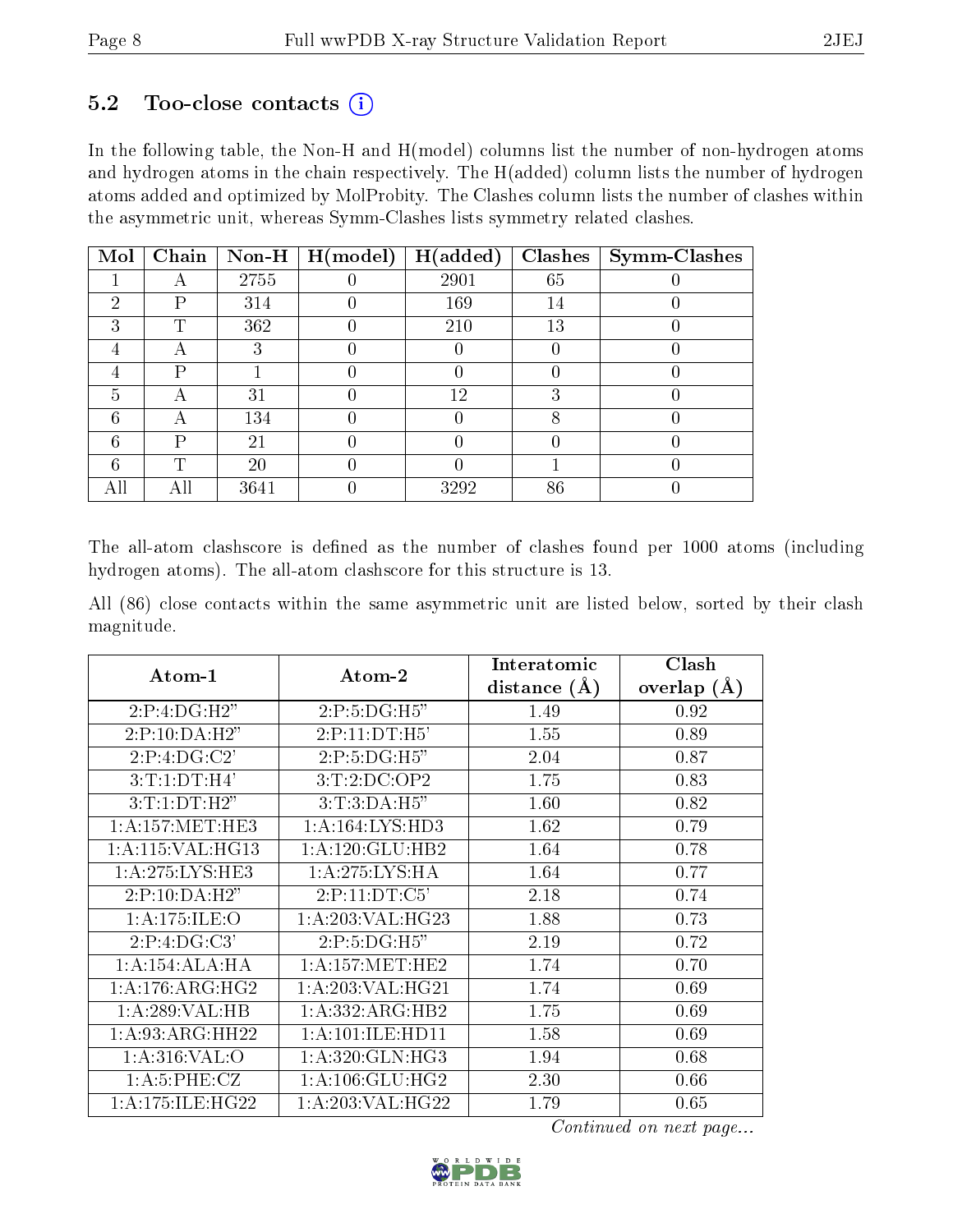| Atom-1                     | Atom-2               | Interatomic       | Clash           |
|----------------------------|----------------------|-------------------|-----------------|
|                            |                      | distance $(A)$    | overlap $(\AA)$ |
| 1:A:38:GLU:HB3             | 6:A:2026:HOH:O       | 1.96              | 0.65            |
| 1: A:176: ARG: HA          | 1: A:203:VAL:CG2     | 2.26              | 0.64            |
| 1: A:91: LEU: O            | 1:A:94:GLU:HB3       | 1.99              | 0.61            |
| 1:A:46:ALA:O               | 1:A:51:ARG:HD2       | 2.00              | 0.61            |
| 3:T:1:DT:H2'               | 3: T: 3: DA: C8      | 2.36              | 0.61            |
| 1:A:157:MET:CE             | 1:A:166:ILE:HD11     | 2.32              | 0.60            |
| 2:P:13:DC:H4'              | 2:P:14:DC:H5"        | 1.83              | 0.60            |
| 1:A:307:SER:N              | 6:A:2113:HOH:O       | 2.34              | 0.59            |
| 1:A:209:GLU:HG3            | 1:A:212:LYS:HB2      | 1.84              | 0.58            |
| 1: A:95:TYR:HD2            | 1: A: 124: LEU: HD11 | 1.68              | 0.58            |
| $1:A:246:\overline{GLY:O}$ | 1:A:247[B]:ARG:NH1   | 2.29              | 0.58            |
| 1:A:263:PRO:O              | 1:A:267:ARG:HD3      | 2.04              | 0.58            |
| 1:A:176:ARG:HA             | 1:A:203:VAL:HG23     | 1.86              | $0.56\,$        |
| 1:A:166:ILE:HG23           | 1:A:170:GLU:HG2      | 1.90              | 0.53            |
| 3:T:1:DT:H2'               | 3:T:3:DA:H8          | 1.73              | 0.53            |
| 1: A:26: LYS:HZ1           | 1:A:72:VAL:H G21     | 1.73              | 0.52            |
| $1:$ A:249:VAL:CG2         | 6:A:2092:HOH:O       | $\overline{2.57}$ | 0.52            |
| 1:A:98:LYS:HB2             | 1:A:110:ASP:HB3      | 1.91              | 0.51            |
| 1: A: 157: MET: HE1        | 1:A:166:ILE:HD11     | $\overline{1.93}$ | 0.51            |
| 1: A: 159: LYS: HG3        | 1: A: 160: PRO:HA    | 1.93              | 0.50            |
| 1:A:197:LEU:HD21           | 1: A:216:MET:HG3     | 1.92              | 0.50            |
| 1:A:293:LEU:HD12           | 3:T:1:DT:O3'         | 2.11              | 0.50            |
| 1:A:248:ILE:HG22           | 3:T:6:DG:OP2         | 2.11              | 0.50            |
| 1: A: 153: ILE: O          | 1:A:157:MET:HG3      | 2.12              | 0.49            |
| 1:A:342:GLU:N              | 6:A:2127:HOH:O       | 2.44              | 0.49            |
| 1:A:238:ARG:HH11           | 1: A:238: ARG:HG3    | 1.77              | 0.49            |
| 1:A:304:HIS:HD2            | 1: A:305: GLY:O      | 1.95              | 0.49            |
| 3: T: 5: BZG: CW           | 3: T: 5: BZG: NN     | 2.76              | 0.49            |
| 1: A:176: ARG: HA          | 1: A:203:VAL:HG21    | 1.95              | 0.48            |
| 1: A:157: MET:HE2          | 1: A: 166: ILE: HD11 | 1.97              | 0.47            |
| 3:T:1:DT:H2"               | 3: T: 3:D A: C5'     | 2.40              | 0.47            |
| 1: A:12:TYR:CD2            | 5: A: 1346: DGT:H2'  | 2.49              | 0.46            |
| 3: T: 5: BZG: HWC1         | 3: T: 5: BZG: NN     | 2.30              | 0.46            |
| 1: A:1: MET:HE2            | 6:A:2085:HOH:O       | 2.16              | 0.46            |
| 2:P:4:DG:OP1               | 2:P:4:DG:H4'         | 2.16              | 0.46            |
| 1: A:9: ASP:O              | 1: A:10:TYR:C        | 2.54              | 0.46            |
| 1:A:157:MET:CE             | 1: A: 164: LYS: HD3  | 2.40              | 0.45            |
| 3: T: 2:DC: H3'            | 3:T:3:DA:C5'         | 2.47              | 0.45            |
| 2:P:15:DG:H1'              | 3:T:5:BZG:HIN1       | 1.81              | 0.45            |
| 1:A:249:VAL:HG23           | 6:T:2007:HOH:O       | 2.16              | 0.45            |
| 1:A:103:SER:HB2            | 2:P:15:DG:OP1        | 2.17              | 0.45            |

Continued from previous page...

Continued on next page...

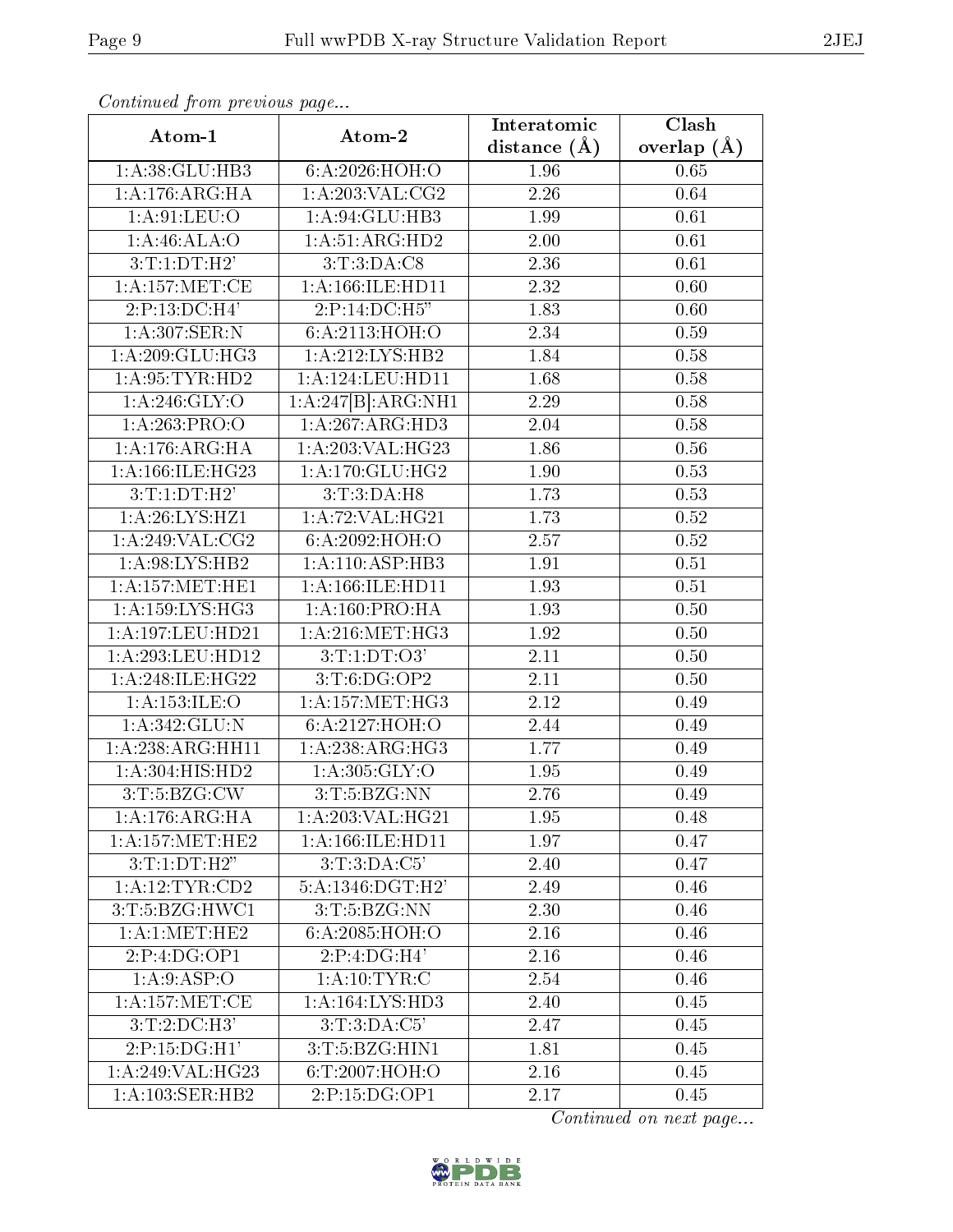| Atom-1              | Atom-2               | Interatomic       | Clash         |
|---------------------|----------------------|-------------------|---------------|
|                     |                      | distance $(A)$    | overlap $(A)$ |
| 1: A: 159: LYS: HD3 | 5:A:1346:DGT:PG      | 2.57              | 0.45          |
| 1:A:292:ASP:OD1     | 1:A:328:ARG:HD2      | $\overline{2.16}$ | 0.45          |
| 3:T:1:DT:C2'        | 3: T: 3: DA: H5"     | 2.39              | 0.45          |
| 1: A:180:ILE:HD13   | 1:A:194:LEU:HD13     | 1.99              | 0.44          |
| 2:P:10:DA:C2'       | 2:P:11:DT:C5'        | 2.93              | 0.44          |
| 1: A:48: TYR: OH    | 1: A: 159: LYS: HG2  | 2.18              | 0.44          |
| 1: A:95:TYR:CD2     | 1:A:124:LEU:HD11     | 2.52              | 0.43          |
| 1: A:169: GLU:HG3   | 6: A:2060:HOH:O      | 2.17              | 0.43          |
| 1:A:37:PHE:HD1      | 6:A:2026:HOH:O       | 2.01              | 0.43          |
| 1: A:31: CYS:HB2    | 1: A:33: PHE:CE1     | 2.53              | 0.43          |
| 1: A:285: HIS: CD2  | 1:A:299:GLY:HA3      | 2.55              | 0.42          |
| 1: A:12:TYR:CG      | 5: A: 1346: DGT: H2' | $\overline{2.55}$ | 0.42          |
| 1: A:1: MET:HG3     | 1:A:112:SER:OG       | 2.19              | 0.42          |
| $1:$ A:114:LYS:HE2  | 1:A:114:LYS:HB3      | $\overline{1.87}$ | 0.42          |
| 1: A: 124: LEU: O   | 1:A:128:ILE:HG13     | 2.20              | 0.41          |
| 1:A:8:PHE:CD2       | 1:A:105:ASP:HB2      | 2.55              | 0.41          |
| 1: A: 103: SER: CB  | 2:P:15:DG:OP1        | 2.68              | 0.41          |
| 1: A: 157: MET: HE3 | 1: A: 164: LYS: CD   | $\overline{2.43}$ | 0.41          |
| 1:A:237:ILE:HD12    | 1:A:237:ILE:N        | 2.35              | 0.41          |
| 2:P:13:DC:H4'       | 2:P:14:DC:C5'        | 2.49              | 0.41          |
| 2:P:5:DG:H2"        | 2:P:6:DA:C8          | 2.56              | 0.41          |
| 1: A:309: GLU:H     | 1: A:309: GLU:CD     | 2.24              | 0.41          |
| 1:A:158:ALA:HB2     | 1:A:164:LYS:HB2      | 2.02              | 0.41          |
| 1:A:247[A]:ARG:NH2  | 3:T:6:DG:OP1         | 2.54              | 0.40          |
| 1: A:273:TYR:HE2    | 6:A:2112:HOH:O       | 2.03              | 0.40          |
| 1:A:46:ALA:HB1      | 1: A:50:ALA:HB3      | 2.03              | 0.40          |
| 2:P:13:DC:H2"       | 2:P:15:DG:O6         | 2.21              | 0.40          |

Continued from previous page...

There are no symmetry-related clashes.

### 5.3 Torsion angles (i)

#### 5.3.1 Protein backbone (i)

In the following table, the Percentiles column shows the percent Ramachandran outliers of the chain as a percentile score with respect to all X-ray entries followed by that with respect to entries of similar resolution.

The Analysed column shows the number of residues for which the backbone conformation was analysed, and the total number of residues.

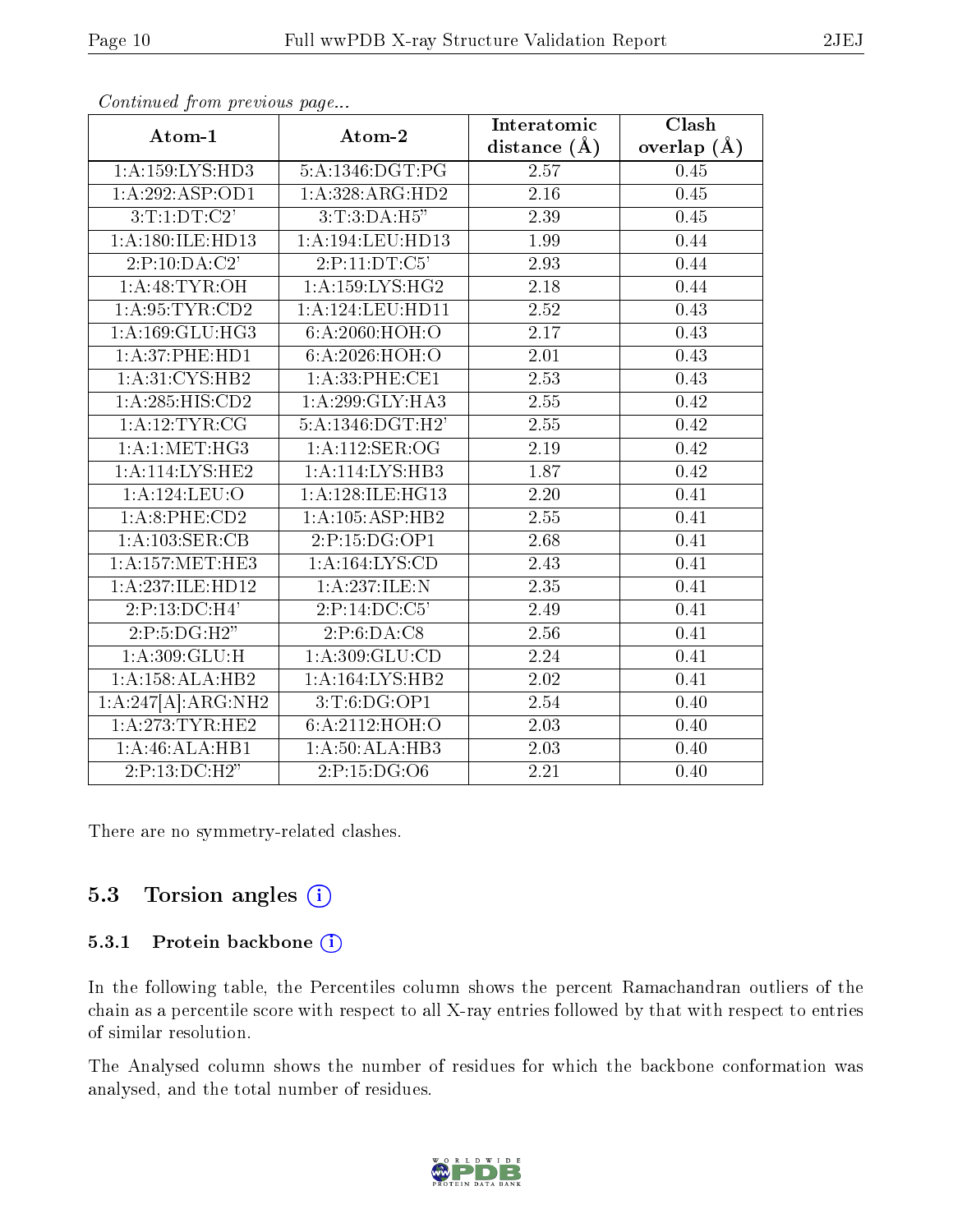| Mol   Chain | Analysed |  | Favoured   Allowed   Outliers   Percentiles |
|-------------|----------|--|---------------------------------------------|
|             |          |  |                                             |

All (3) Ramachandran outliers are listed below:

| Mol | Chain | Res | Type |
|-----|-------|-----|------|
|     |       | 38  | GLU  |
|     |       | 117 |      |
|     |       |     |      |

#### 5.3.2 Protein sidechains  $(i)$

In the following table, the Percentiles column shows the percent sidechain outliers of the chain as a percentile score with respect to all X-ray entries followed by that with respect to entries of similar resolution.

The Analysed column shows the number of residues for which the sidechain conformation was analysed, and the total number of residues.

| $\mid$ Mol $\mid$ Chain $\mid$ | Analysed                                           |  | Rotameric   Outliers   Percentiles |
|--------------------------------|----------------------------------------------------|--|------------------------------------|
|                                | $\mid 301/315 (96\%) \mid 294 (98\%) \mid 7 (2\%)$ |  | 50 <sub>1</sub><br> 34             |

All (7) residues with a non-rotameric sidechain are listed below:

| Mol | Chain | Res | Type       |
|-----|-------|-----|------------|
|     | А     | 56  | <b>LYS</b> |
|     |       | 105 | <b>ASP</b> |
|     |       | 135 | <b>LYS</b> |
|     |       | 209 | <b>GLU</b> |
|     |       | 213 | LEU        |
|     |       | 235 | GLU        |
|     |       | 275 | LYS        |

Some sidechains can be flipped to improve hydrogen bonding and reduce clashes. All (2) such sidechains are listed below:

| Mol | Chain | Res | 1 ype |
|-----|-------|-----|-------|
|     |       | +23 |       |
|     |       |     |       |

#### 5.3.3 RNA (i)

There are no RNA molecules in this entry.

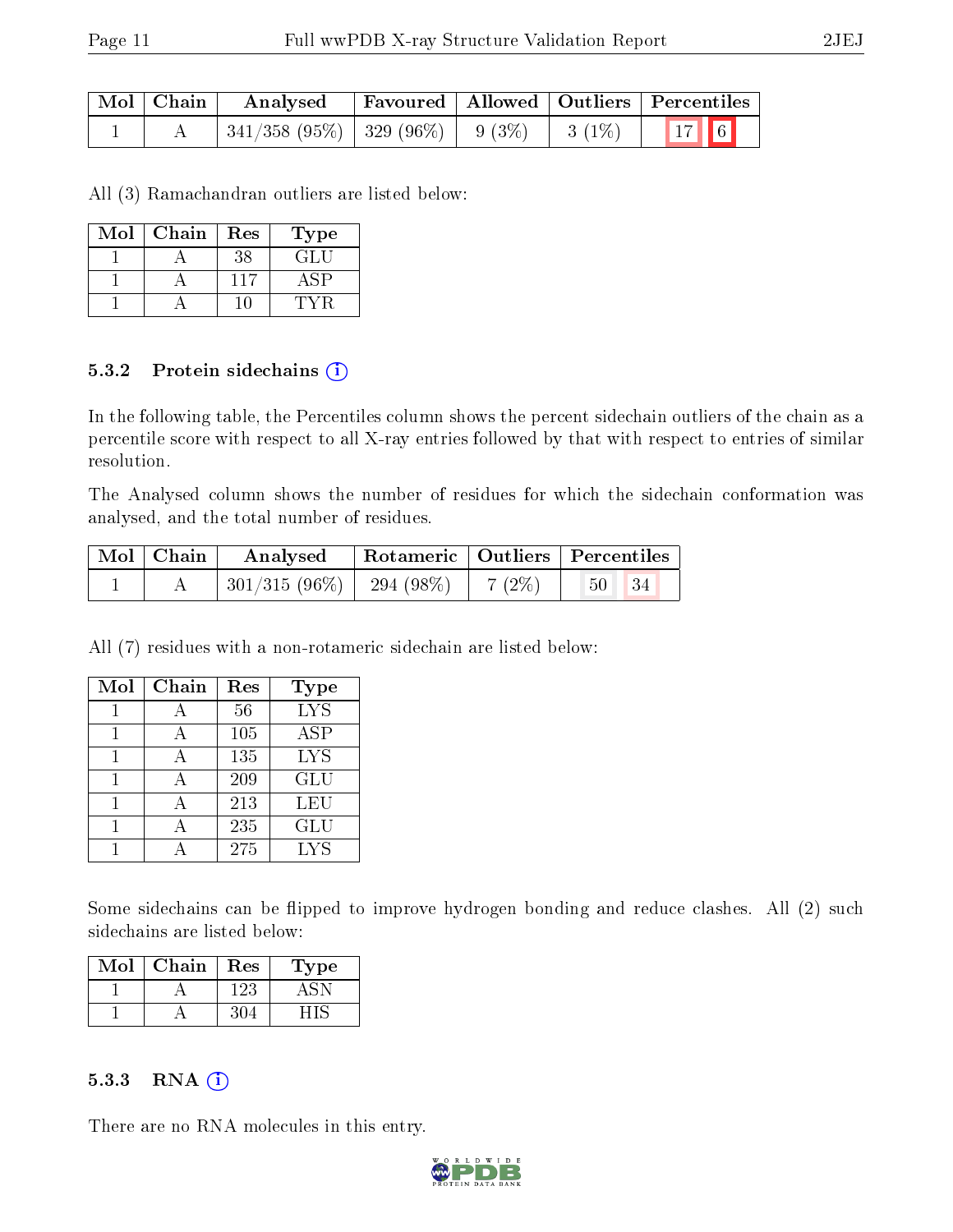### 5.4 Non-standard residues in protein, DNA, RNA chains (i)

1 non-standard protein/DNA/RNA residue is modelled in this entry.

In the following table, the Counts columns list the number of bonds (or angles) for which Mogul statistics could be retrieved, the number of bonds (or angles) that are observed in the model and the number of bonds (or angles) that are dened in the Chemical Component Dictionary. The Link column lists molecule types, if any, to which the group is linked. The Z score for a bond length (or angle) is the number of standard deviations the observed value is removed from the expected value. A bond length (or angle) with  $|Z| > 2$  is considered an outlier worth inspection. RMSZ is the root-mean-square of all Z scores of the bond lengths (or angles).

| Mol | $\perp$ Type $\parallel$ Chain $\parallel$ Res $\parallel$ |  | $^{\dagger}$ Link | Bond lengths |          |         | Bond angles   |          |         |           |
|-----|------------------------------------------------------------|--|-------------------|--------------|----------|---------|---------------|----------|---------|-----------|
|     |                                                            |  |                   | Counts       | RMSZ     | #Z  > 2 | Counts   RMSZ |          | $\# Z $ |           |
|     | BZG                                                        |  |                   |              | 26,32,33 |         | 1(3%)         | 29,45,48 | 2.01    | $9(31\%)$ |

In the following table, the Chirals column lists the number of chiral outliers, the number of chiral centers analysed, the number of these observed in the model and the number defined in the Chemical Component Dictionary. Similar counts are reported in the Torsion and Rings columns. '-' means no outliers of that kind were identified.

|       |  |  | Mol   Type   Chain   Res   Link   Chirals   Torsions   Rings |  |
|-------|--|--|--------------------------------------------------------------|--|
| ∣ BZG |  |  | $\mid$ 2/8/26/27 $\mid$ 0/4/4/4 $\mid$                       |  |

All (1) bond length outliers are listed below:

|  |  |                       | $\mid$ Mol $\mid$ Chain $\mid$ Res $\mid$ Type $\mid$ Atoms $\mid$ $\mid$ Z $\mid$ Observed(Å) $\mid$ Ideal(Å) $\mid$ |     |
|--|--|-----------------------|-----------------------------------------------------------------------------------------------------------------------|-----|
|  |  | $BZG$   CW-CE   -4.80 |                                                                                                                       | .50 |

All (9) bond angle outliers are listed below:

| Mol | Chain | Res | Type       | Atoms                            | Z       | Observed $({}^{\circ})$ | Ideal $(°)$ |
|-----|-------|-----|------------|----------------------------------|---------|-------------------------|-------------|
| 3   | T     | 5   | <b>BZG</b> | NG-CH-NJ                         | $-4.64$ | 121.03                  | 127.22      |
| 3   | T     | 5   | <b>BZG</b> | $CW$ -OL-CK                      | $-4.64$ | 111.57                  | 117.50      |
| 3   | T     | 5   | <b>BZG</b> | CH-NG-CF                         | 4.58    | 120.59                  | 115.36      |
| 3   | T     | 5   | BZG        | OL-CW-CE                         | 3.14    | 118.58                  | 109.16      |
| 3   | T     | 5   | <b>BZG</b> | CH-NJ-CK                         | 2.94    | 120.80                  | 116.08      |
| 3   | T     | 5   | BZG        | $C3$ - $CP$ $\cdot$ $CT$ $\cdot$ | $-2.57$ | 96.09                   | 102.54      |
| 3   | T     | 5   | <b>BZG</b> | $OS'-CT'-CP'$                    | $-2.46$ | 101.61                  | 106.25      |
| 3   | T     | 5   | BZG        | CF-CM-NN                         | $-2.37$ | 106.93                  | 109.40      |
| 3   | T     | 5   | BZG        | CM-CK-NJ                         | $-2.08$ | 119.31                  | 123.26      |

There are no chirality outliers.

All (2) torsion outliers are listed below:

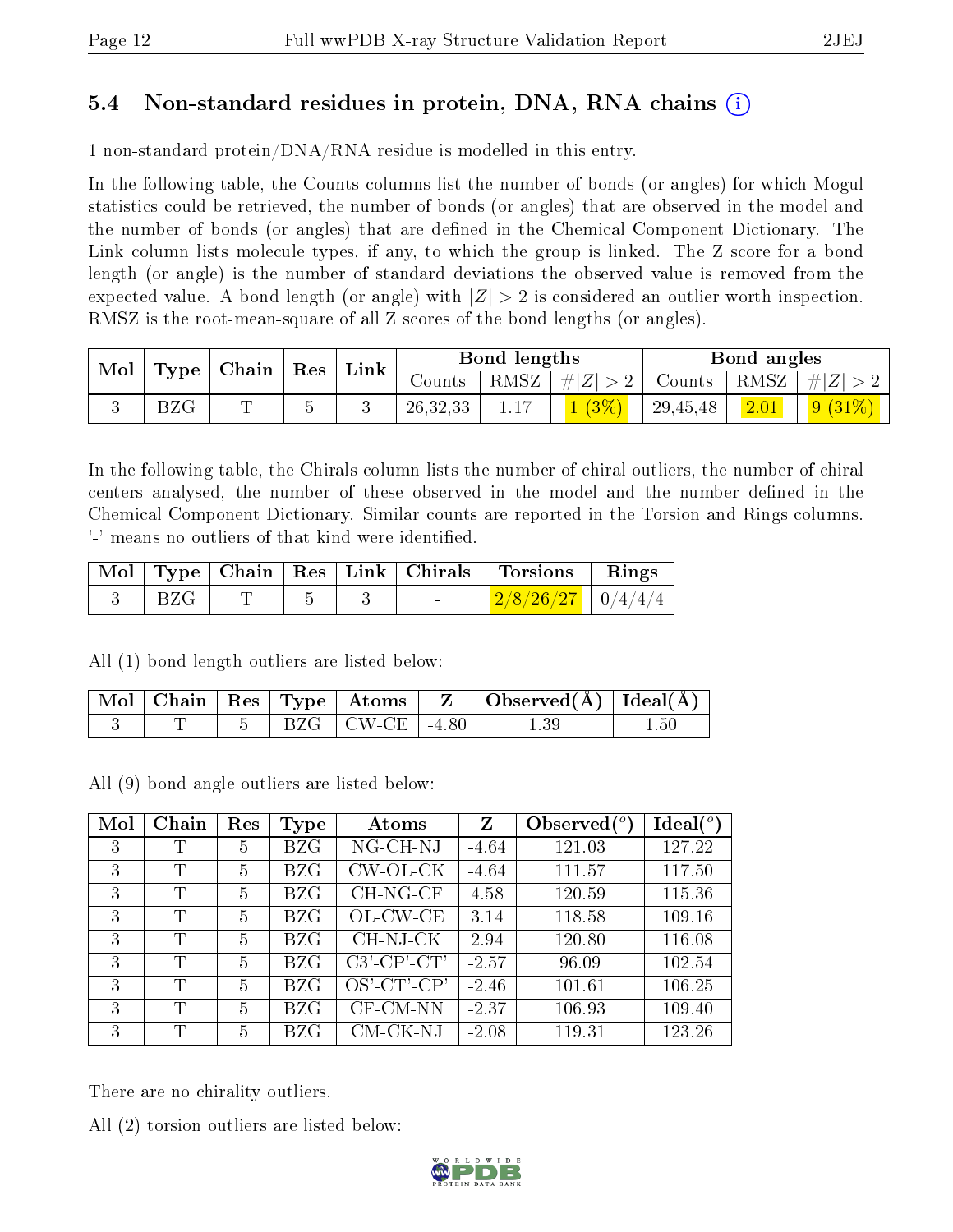| $Mol$   Chain   Res   Type |      | Atoms        |
|----------------------------|------|--------------|
|                            | BZG  | NJ-CK-OL-CW  |
|                            | BZG. | ∣CM-CK-OL-CW |

There are no ring outliers.

1 monomer is involved in 3 short contacts:

|  |        | Mol   Chain   Res   Type   Clashes   Symm-Clashes |
|--|--------|---------------------------------------------------|
|  | -277 C |                                                   |

### 5.5 Carbohydrates (i)

There are no carbohydrates in this entry.

## 5.6 Ligand geometry (i)

Of 5 ligands modelled in this entry, 4 are monoatomic - leaving 1 for Mogul analysis.

In the following table, the Counts columns list the number of bonds (or angles) for which Mogul statistics could be retrieved, the number of bonds (or angles) that are observed in the model and the number of bonds (or angles) that are defined in the Chemical Component Dictionary. The Link column lists molecule types, if any, to which the group is linked. The Z score for a bond length (or angle) is the number of standard deviations the observed value is removed from the expected value. A bond length (or angle) with  $|Z| > 2$  is considered an outlier worth inspection. RMSZ is the root-mean-square of all Z scores of the bond lengths (or angles).

| Mol |              | Res<br>$\mid$ Type $\mid$ Chain $\mid$ | $^{\shortmid}$ Link |  | Bond lengths |                   | Bond angles |               |  |         |
|-----|--------------|----------------------------------------|---------------------|--|--------------|-------------------|-------------|---------------|--|---------|
|     |              |                                        |                     |  | Counts :     | RMSZ <sup>1</sup> | #Z  > 2     | Counts   RMSZ |  | $\# Z $ |
|     | $_{\rm DGT}$ |                                        | 1346                |  | 26, 33, 33   | 1.27              |             | 32,52,52      |  | 8(25%)  |

In the following table, the Chirals column lists the number of chiral outliers, the number of chiral centers analysed, the number of these observed in the model and the number defined in the Chemical Component Dictionary. Similar counts are reported in the Torsion and Rings columns. '-' means no outliers of that kind were identified.

|     |            | Mol   Type   Chain   Res   Link   Chirals | Torsions                     | Rings |
|-----|------------|-------------------------------------------|------------------------------|-------|
| DGT | $\pm$ 1346 | and the state of the                      | $\frac{2/18/34/34}{0/3/3/3}$ |       |

All (2) bond length outliers are listed below:

|  |  |                             | $\mid$ Mol $\mid$ Chain $\mid$ Res $\mid$ Type $\mid$ Atoms $\mid$ Z $\mid$ Observed(Å) $\mid$ Ideal(Å) $\mid$ |  |
|--|--|-----------------------------|----------------------------------------------------------------------------------------------------------------|--|
|  |  | $1346$   DGT   C6-N1   4.32 | $1.40^{\circ}$                                                                                                 |  |

Continued on next page...

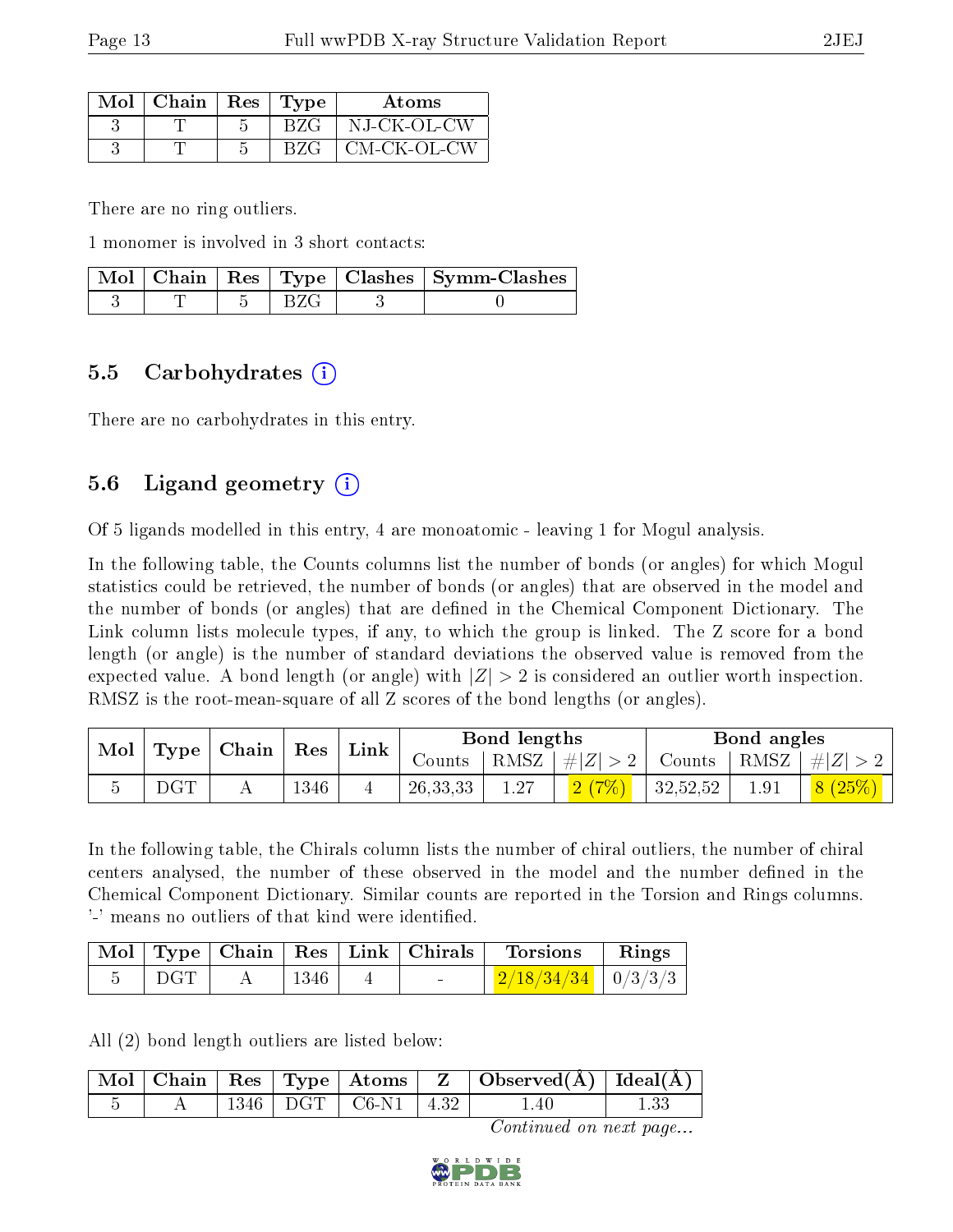Continued from previous page...

|  |      | $\mid$ Mol $\mid$ Chain $\mid$ Res $\mid$ Type $\mid$ Atoms $\mid$ . | $\mathbf{Z}$ | $\vert$ Observed( $\AA$ ) $\vert$ Ideal( $\AA$ ) |  |
|--|------|----------------------------------------------------------------------|--------------|--------------------------------------------------|--|
|  | 1346 | $\vert$ DGT $\vert$ C2-N1 $\vert$ 2.86                               |              | .40                                              |  |

All (8) bond angle outliers are listed below:

| Mol | Chain | Res  | Type             | Atoms                                                 | Z       | Observed $\binom{o}{c}$ | Ideal(°) |
|-----|-------|------|------------------|-------------------------------------------------------|---------|-------------------------|----------|
| 5   | А     | 1346 | DGT.             | $N3-C2-N1$                                            | $-5.64$ | 119.70                  | 127.22   |
| 5   | А     | 1346 | DGT.             | $C2-N3-C4$                                            | 5.55    | 121.70                  | 115.36   |
| 5   | А     | 1346 | DGT.             | $C5-C6-N1$                                            | $-3.44$ | 118.73                  | 123.43   |
| 5   | А     | 1346 | DGT.             | $C6-N1-C2$                                            | 2.38    | 119.71                  | 115.93   |
| 5   | А     | 1346 | $\overline{D}GT$ | $C2$ <sup>-</sup> $C3$ <sup>-</sup> $C4$ <sup>'</sup> | $-2.29$ | 97.99                   | 102.76   |
| 5   | А     | 1346 | <b>DGT</b>       | $O1B$ -PB- $O2B$                                      | 2.26    | 123.43                  | 112.24   |
| 5   | А     | 1346 | <b>DGT</b>       | $C4-C5-N7$                                            | $-2.24$ | 107.06                  | 109.40   |
| 5   | А     | 1346 | <b>DGT</b>       | PB-O3B-PG                                             | $-2.19$ | 125.30                  | 132.83   |

There are no chirality outliers.

All (2) torsion outliers are listed below:

| $Mol$   Chain |       | Res   Type | Atoms         |
|---------------|-------|------------|---------------|
|               | -1346 | DGT        | PA-03A-PB-01B |
|               | 1346  | DGT        | PB-O3B-PG-O2G |

There are no ring outliers.

1 monomer is involved in 3 short contacts:

|  |                          | Mol   Chain   Res   Type   Clashes   Symm-Clashes |
|--|--------------------------|---------------------------------------------------|
|  | $\vert$ 1346 $\vert$ DGT |                                                   |

The following is a two-dimensional graphical depiction of Mogul quality analysis of bond lengths, bond angles, torsion angles, and ring geometry for all instances of the Ligand of Interest. In addition, ligands with molecular weight > 250 and outliers as shown on the validation Tables will also be included. For torsion angles, if less then 5% of the Mogul distribution of torsion angles is within 10 degrees of the torsion angle in question, then that torsion angle is considered an outlier. Any bond that is central to one or more torsion angles identified as an outlier by Mogul will be highlighted in the graph. For rings, the root-mean-square deviation (RMSD) between the ring in question and similar rings identified by Mogul is calculated over all ring torsion angles. If the average RMSD is greater than 60 degrees and the minimal RMSD between the ring in question and any Mogul-identified rings is also greater than 60 degrees, then that ring is considered an outlier. The outliers are highlighted in purple. The color gray indicates Mogul did not find sufficient equivalents in the CSD to analyse the geometry.

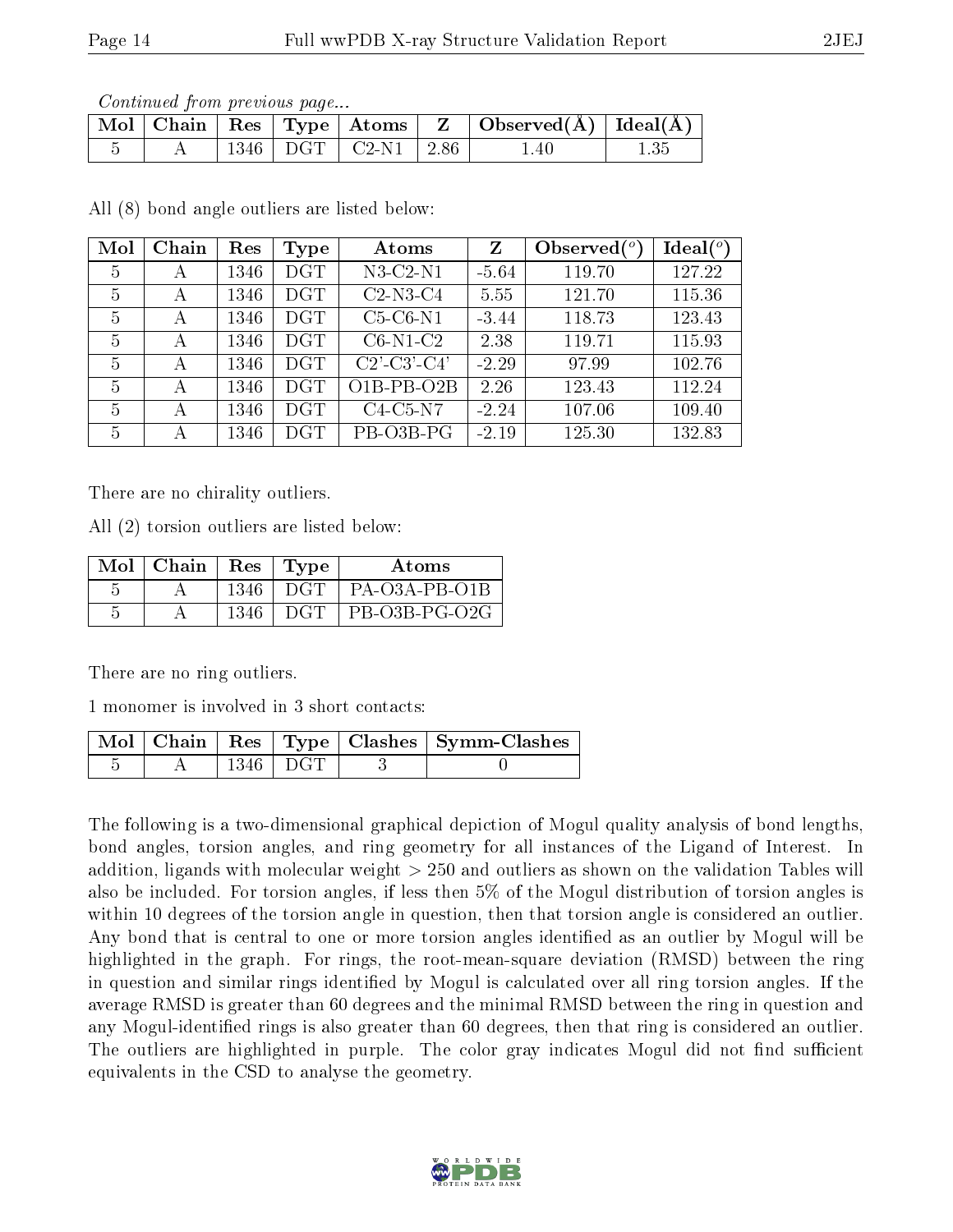

### 5.7 [O](https://www.wwpdb.org/validation/2017/XrayValidationReportHelp#nonstandard_residues_and_ligands)ther polymers (i)

There are no such residues in this entry.

# 5.8 Polymer linkage issues (i)

There are no chain breaks in this entry.

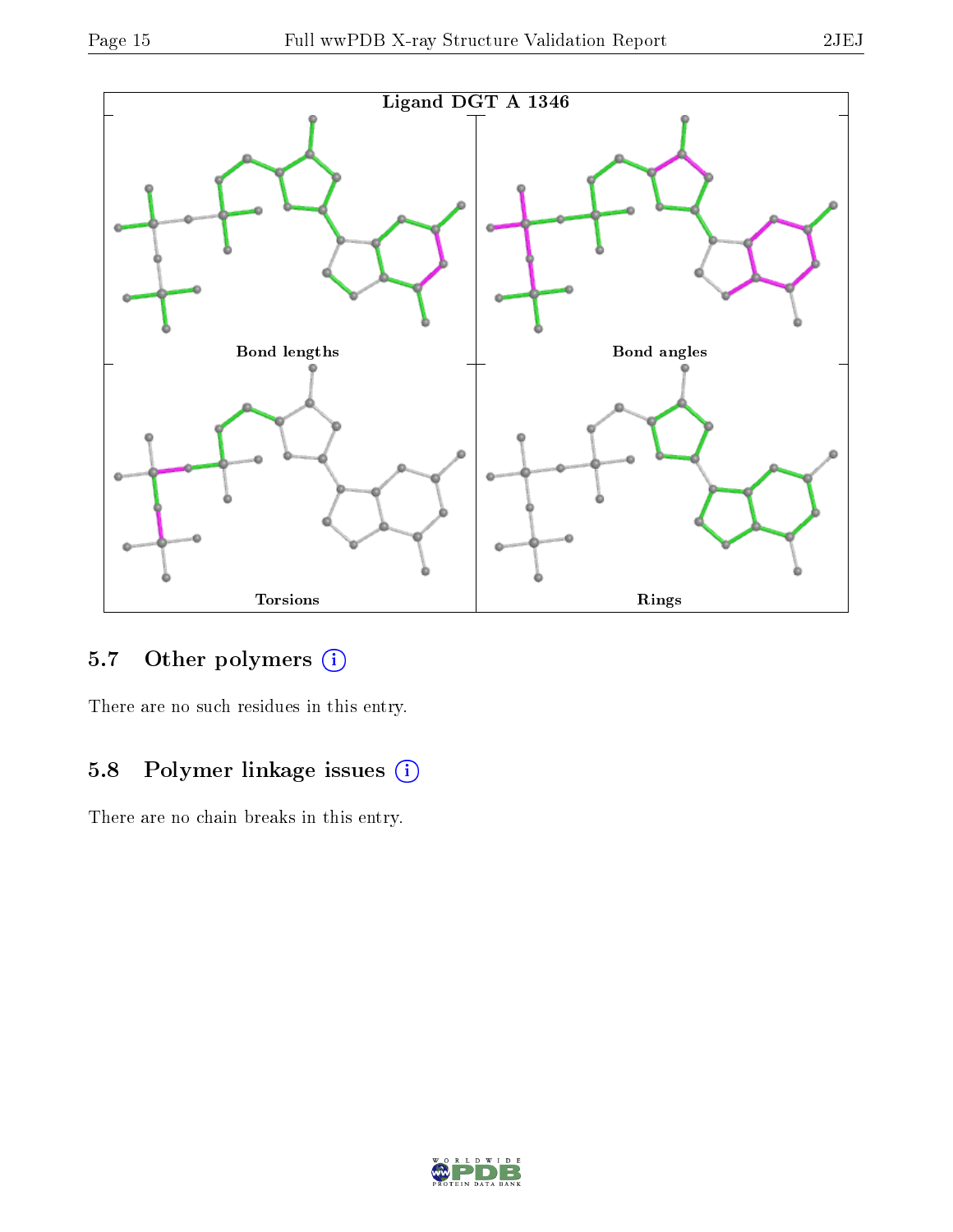# 6 Fit of model and data  $\left( \cdot \right)$

# 6.1 Protein, DNA and RNA chains (i)

In the following table, the column labelled  $#RSRZ>2'$  contains the number (and percentage) of RSRZ outliers, followed by percent RSRZ outliers for the chain as percentile scores relative to all X-ray entries and entries of similar resolution. The OWAB column contains the minimum, median,  $95<sup>th</sup>$  percentile and maximum values of the occupancy-weighted average B-factor per residue. The column labelled ' $Q< 0.9$ ' lists the number of (and percentage) of residues with an average occupancy less than 0.9.

| Mol            | Chain | Analysed        | ${ <\hspace{-1.5pt}{\mathrm{RSRZ}} \hspace{-1.5pt}>}$ | $\#\text{RSRZ}{>}2$  | $OWAB(A^2)$    | $Q<$ 0.9   |
|----------------|-------|-----------------|-------------------------------------------------------|----------------------|----------------|------------|
|                |       | $342/358$ (95%) | 0.28                                                  | $7(2\%)$ 65<br>64    | 20, 35, 51, 60 | 16 $(4%)$  |
| $\overline{2}$ | P     | $15/15$ (100\%) | 0.02                                                  | $0$   100   100      | 28, 38, 59, 68 |            |
| 3              | T     | $17/18$ (94\%)  | 0.08                                                  | 22<br>$1(5\%)$<br>22 | 30, 43, 56, 59 | $2(11\%)$  |
| All            | All   | 374/391(95%)    | 0.26                                                  | $8(2\%)$<br>63<br>63 | 20, 35, 53, 68 | (4%)<br>18 |

All (8) RSRZ outliers are listed below:

| Mol | Chain | Res | <b>Type</b> | <b>RSRZ</b> |
|-----|-------|-----|-------------|-------------|
|     |       | 97  | GLU         | 3.4         |
|     |       | 115 | VAL         | 3.1         |
| 1   | А     | 241 | <b>VAL</b>  | 3.0         |
| 3   | T     | 2   | DC          | 2.8         |
| 1   | A     | 94  | GLU         | 2.6         |
|     |       | 116 | ARG         | 2.6         |
| 1   |       | 114 | <b>LYS</b>  | 2.5         |
|     |       | 93  | $\rm{ARG}$  | 2.1         |

## 6.2 Non-standard residues in protein, DNA, RNA chains  $(i)$

In the following table, the Atoms column lists the number of modelled atoms in the group and the number defined in the chemical component dictionary. The B-factors column lists the minimum, median,  $95<sup>th</sup>$  percentile and maximum values of B factors of atoms in the group. The column labelled  $Q < 0.9$ ' lists the number of atoms with occupancy less than 0.9.

|  |  |       |      |      | Mol   Type   Chain   Res   Atoms   RSCC   RSR   B-factors $(A^2)$   Q<0.9 |  |
|--|--|-------|------|------|---------------------------------------------------------------------------|--|
|  |  | 29/30 | 0.93 | 0.17 | 31, 39, 58, 58                                                            |  |

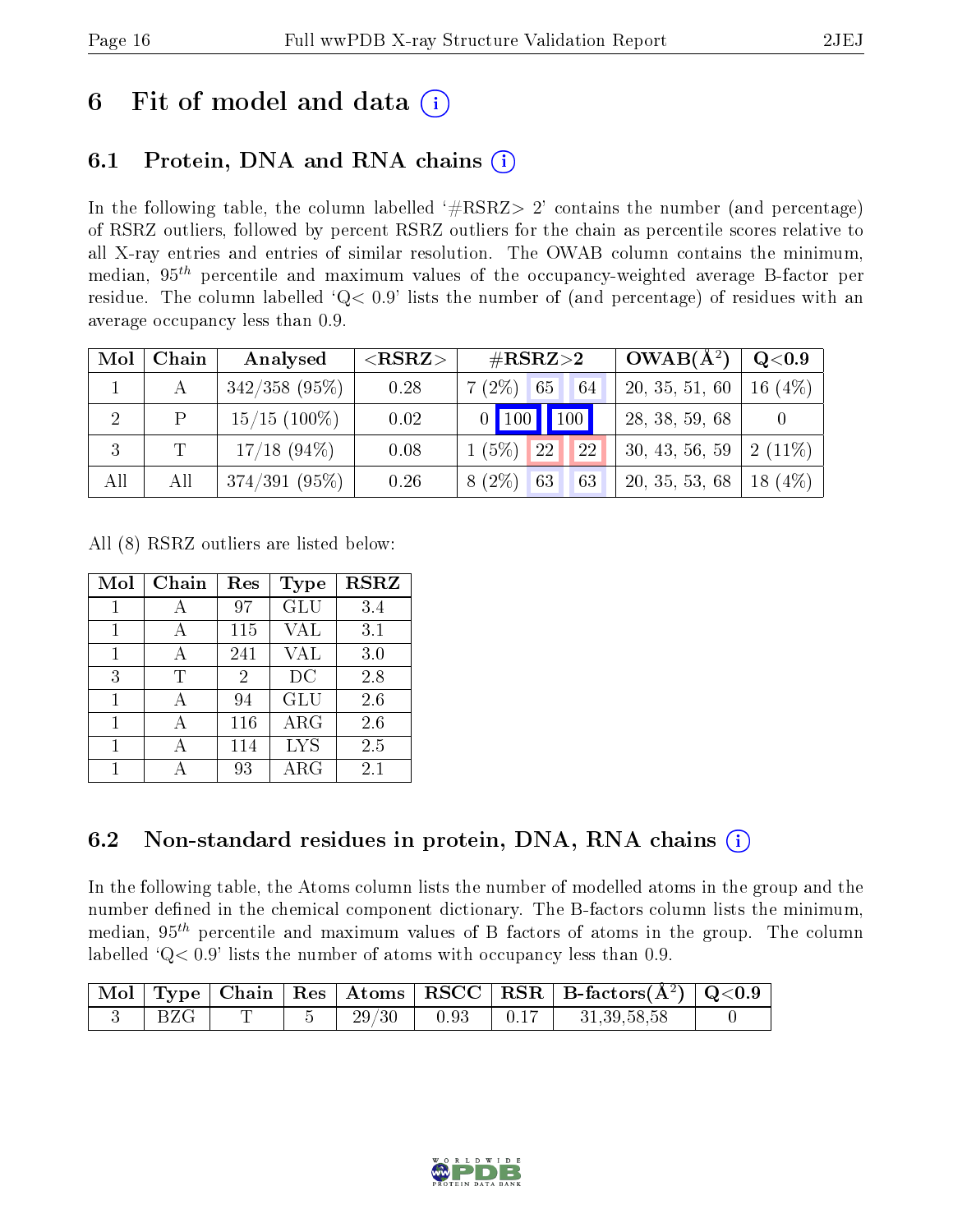### 6.3 Carbohydrates (i)

There are no carbohydrates in this entry.

### 6.4 Ligands  $(i)$

In the following table, the Atoms column lists the number of modelled atoms in the group and the number defined in the chemical component dictionary. The B-factors column lists the minimum, median,  $95<sup>th</sup>$  percentile and maximum values of B factors of atoms in the group. The column labelled  $Q < 0.9$ ' lists the number of atoms with occupancy less than 0.9.

| Mol | Type             | Chain | Res  | Atoms | <b>RSCC</b> | $_{\rm RSR}$ | <b>B</b> -factors( $\AA^2$ ) | Q <sub>0.9</sub> |
|-----|------------------|-------|------|-------|-------------|--------------|------------------------------|------------------|
|     | СA               |       | 1345 |       | 0.92        | 0.15         | 44, 44, 44, 44               |                  |
|     | DGT              |       | 1346 | 31/31 | 0.97        | 0.10         | 21, 23, 26, 27               |                  |
|     | CА               |       | 1016 |       | 0.98        | 0.05         | 36, 36, 36, 36               |                  |
|     | $\Delta A$       |       | 1343 |       | 0.99        | 0.15         | 26, 26, 26, 26               |                  |
|     | $\alpha_{\rm A}$ |       | 1344 |       | $1.00\,$    | 0.09         | 22, 22, 22, 22               |                  |

The following is a graphical depiction of the model fit to experimental electron density of all instances of the Ligand of Interest. In addition, ligands with molecular weight  $> 250$  and outliers as shown on the geometry validation Tables will also be included. Each fit is shown from different orientation to approximate a three-dimensional view.